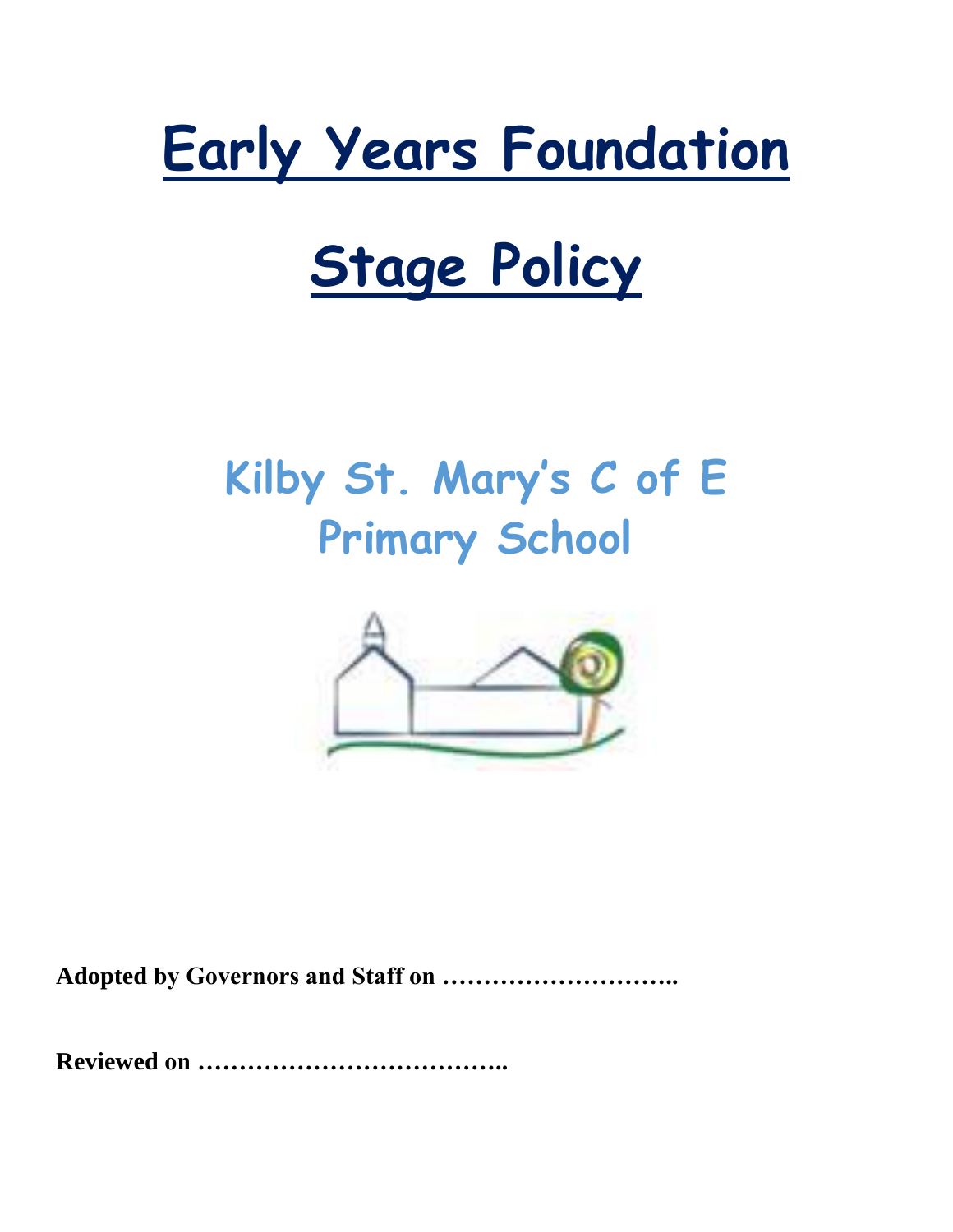# **Introduction**

# Early Years Foundation Stage Policy

The Early Years Foundation Stage (EYFS) applies to children from birth to the end of the Reception year. The EYFS is important in its own right for preparing children for later schooling. At Kilby St. Mary's C of E Primary School we believe that this stage lays the foundations for each child's future learning and is therefore a very significant time.

At Kilby St. Mary's, children join the Reception class in the year that they turn five. In partnership with parents and carers we enable the children to begin the process of becoming active learners for life.

The Early Years Foundation Stage profile handbook sets out what is typically expected of most children by the end of the Reception year at school.

### **Aims and objectives**

Within Early Years education we offer our children learning that is based on the following principles. We:

- Build on what each child already knows and can do;
- Are inclusive to all groups of learners and individuals, taking into account children's backgrounds, ethnicity, gender, EAL and SEND.
- Provide a rich and stimulating environment, including challenging, exciting and imaginative indoor and outdoor learning environments.
- Provide a wide range of opportunities for independent learning, adult-directed learning, adult-led learning and child-initiated learning.
- Encourage parents and carers to become involved in their children's learning.
- Provide a positive, supportive environment where children feel safe and secure to learn.
- Develop positive attitudes towards learning from an early age.
- Give children a wealth of knowledge based on the Early Years Foundation Stage seven areas of learning.
- Provide an extensive range of opportunities for assessment in well thought-out and detailed planning.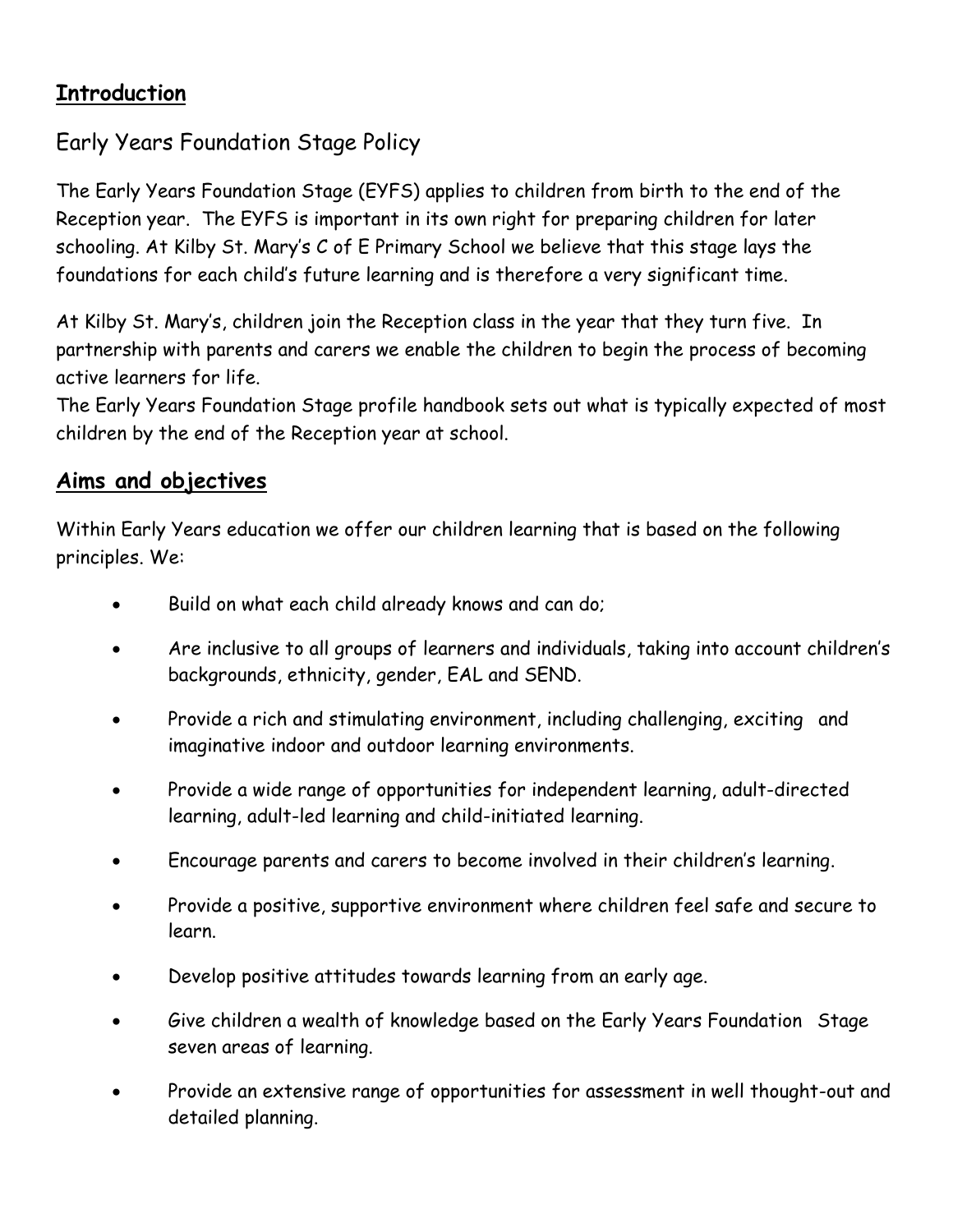The EYFS is based upon four principles:

- A unique child: developing resilient, capable, confident and self-assured individuals.
- Positive relationships: supporting the children in becoming strong and independent.
- Enabling environments: where opportunities and experiences respond to the individual needs of the child by developing a strong partnership between practitioners, parents/carers and the child.
- Learning and developing: an acknowledgement that children learn in different ways and at different rates.

#### **A Unique Child**

We recognise that every child is a competent learner who can be resilient, capable, confident and self-assured. We recognise that children develop in individual ways, at varying rates. Children's attitudes and dispositions to learning are influenced by feedback from others; we use praise and encouragement, golden time for good behaviour, as well as celebration/ sharing assemblies and rewards, to encourage children to develop a positive attitude to learning.

#### **Inclusion/Special Educational Needs (SEN)**

All children and their families are valued at Kilby St. Mary's Primary School. Children are treated as individuals and have equal access to all provisions available. All children are encouraged to achieve their personal best and planning is adapted to meet the needs of all groups and abilities. Assessments take into account contributions from a range of perspectives to ensure that any child with potential special educational needs is identified at the earliest possible opportunity. Early identification of special needs is crucial to enable staff to support the development of each child. Concerns are always discussed with parents/carers at an early stage and the school's Headteacher is called upon for further information and advice. Appropriate steps are taken in accordance with the school's Inclusion policy for SEN.

We meet the needs of all our children through:

- planning opportunities that build upon and extend children's knowledge, experience and interests, and develop their self-esteem and confidence;
- using a wide range of teaching strategies based on children's learning needs;
- providing a wide range of opportunities to motivate and support children and to help them to learn effectively;
- providing a safe and supportive learning environment in which the contribution of all children is valued;
- using resources which reflect diversity and are free from discrimination and stereotyping;
- planning challenging activities for children whose ability and understanding are in advance of their language and communication skills;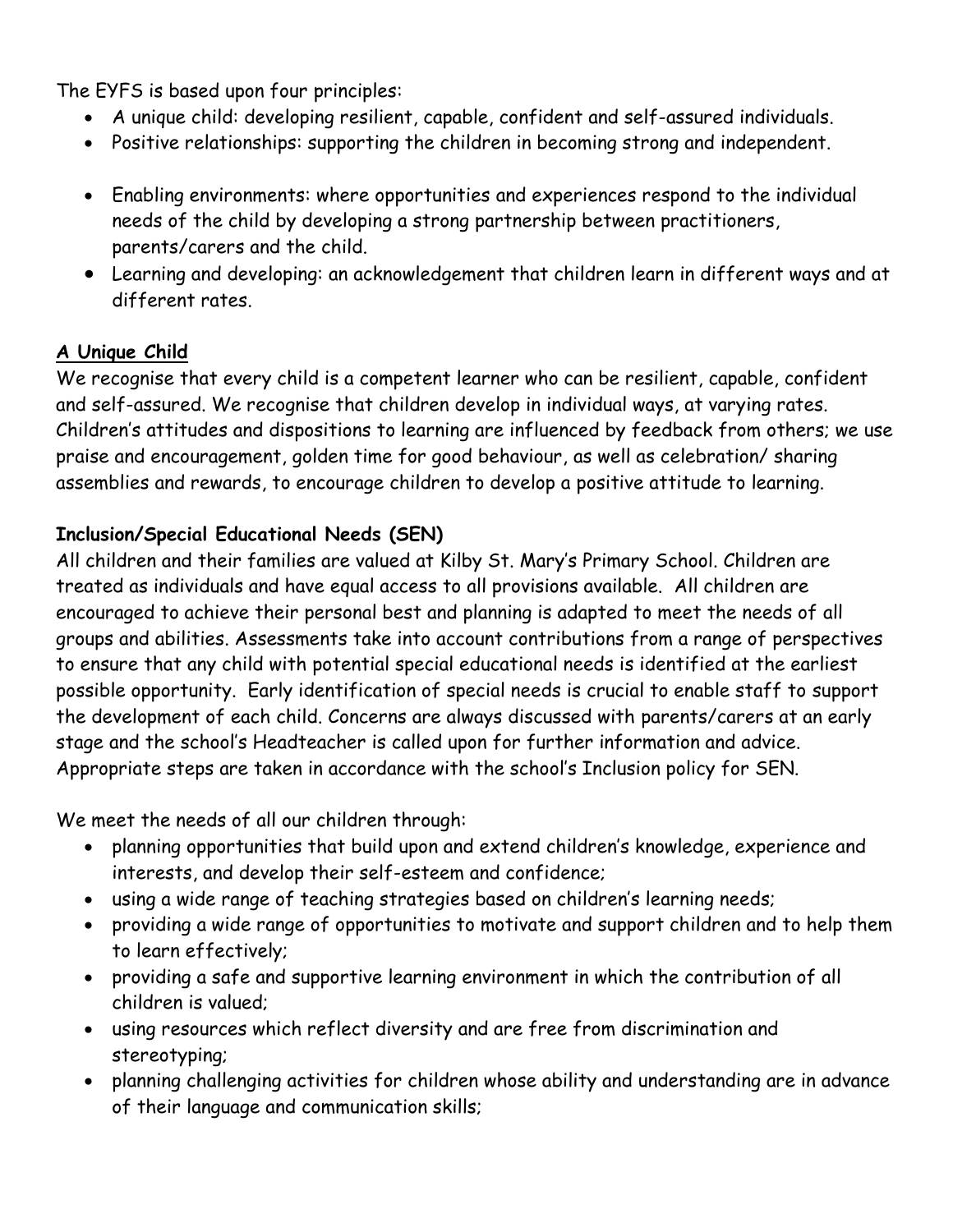monitoring children's progress and taking action to provide support as necessary.

# **Dyslexia friendly**

In order to accommodate the individual's particular learning style, lessons will be planned wherever possible in a multi-sensory way so that the various activities will cater for all pupils in the spirit of inclusion. There will also be a consideration of how to record lesson outcomes so that the pupil is offered a variety of methods and is not inhibited by any specific difficulty.

#### **Welfare**

It is important to us that all children in the school are safe. We aim to educate children on boundaries, rules and limits and to help them understand why they exist. We provide children with choices to help them develop this important life skill. Children should be allowed to take risks, but need to be taught how to recognise and avoid hazards. We aim to protect the physical and psychological well-being of all children. (See Whole School Safeguarding Children Policy)

"Children learn best when they are healthy, safe and secure, when their individual needs are met and when they have positive relationships with the adults caring for them."

At Kilby St. Mary's Primary School we understand that we are legally required to comply with certain welfare requirements as stated in the Statutory Framework for Early Years Foundation Stage 2012. We understand that we are required to:

- promote the welfare and safeguarding of children.
- promote good health, preventing the spread of infection and taking appropriate action when children are ill.
- manage behaviour effectively in a manner appropriate for the children's stage of development and individual needs.
- ensure all adults who look after the children or who have unsupervised access to them are suitable to do so.
- Ensure that the premises, furniture and equipment is safe and suitable for purpose.
- Ensure that every child receives enjoyable and challenging learning and development experiences tailored to meet their needs.
- Maintain records, policies and procedures required for safe efficient management of the setting and to meet the needs of the children.

# **Positive Relationships**

At Kilby St. Mary's Primary School we recognise that children learn to be strong and independent from secure relationships. We aim to develop caring, respectful and professional relationships with the children and their families.

#### **Parents as Partners**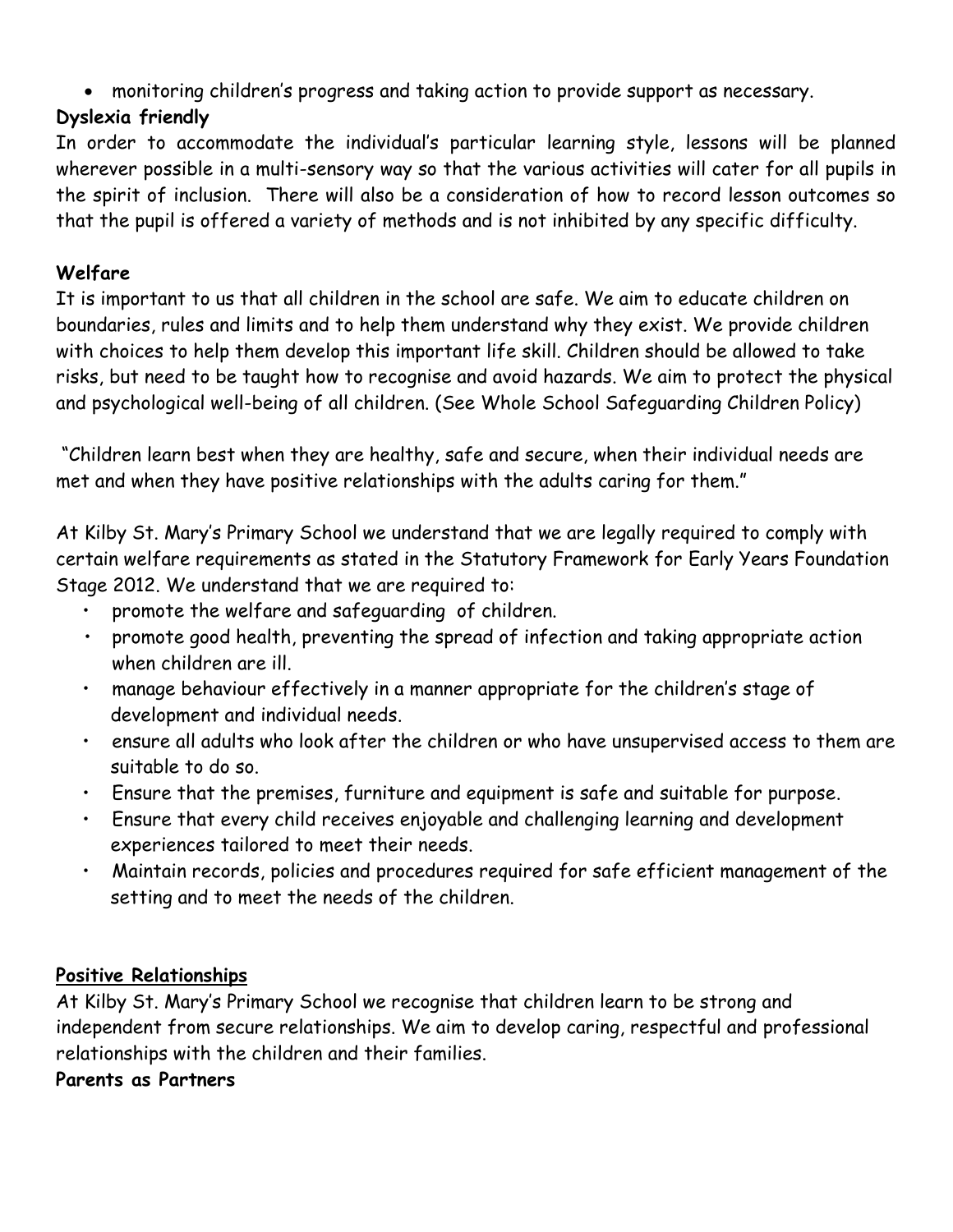We recognise that parents are children's first and most enduring educators and we value the contribution they make. We recognise the role that parents have played, and their future role, in educating the children. We do this through:

- talking to parents about their child before their child starts school full-time;
- the children have the opportunity to spend time with their teacher before starting school during 2 half day sessions;
- support children through the transition from pre-school to Reception with the children attending part time during the first two days. This is also to support staff and parents in getting to know each other as well as the children.
- inviting all parents to an induction meeting during the first half term of the child's Reception year in order to detail how we aim to work with their child particularly in relation to reading and phonics;
- encouraging parents to talk to the child's teacher if there are any concerns. There is a formal meeting for parents twice a year at which the teacher and the parent discuss the child's progress in private with the teacher. Parents receive a report on their child's attainment and progress at the end of each school year;
- arranging a range of activities throughout the year that encourage collaboration between child, school and parents: reading sessions, celebration assemblies, school visits, curriculum days - Decorations day, Harvest Supper etc…
- written contact through home school diary as well as the acknowledgement that parents can ring school to contact teachers and LSA's.
- informing parents fortnightly about children's learning through a newsletter

# **Enabling Environments**

We aim to create an attractive and stimulating learning environment where children feel confident and secure and challenged. The children have daily access to an indoor and outdoor environment that is set up in discreet areas of learning with planned continuous provision.

Effective learning builds and extends upon prior learning and following children's interest.

Effective planning is informed by observations of the children to ensure we follow their current interests and experiences. These observations are recorded in the 2 Simple Program.

Play-based learning is paramount and children direct their own learning from carefully planned opportunities provided by staff. Staff will enhance play and extend as needed to further individual learning.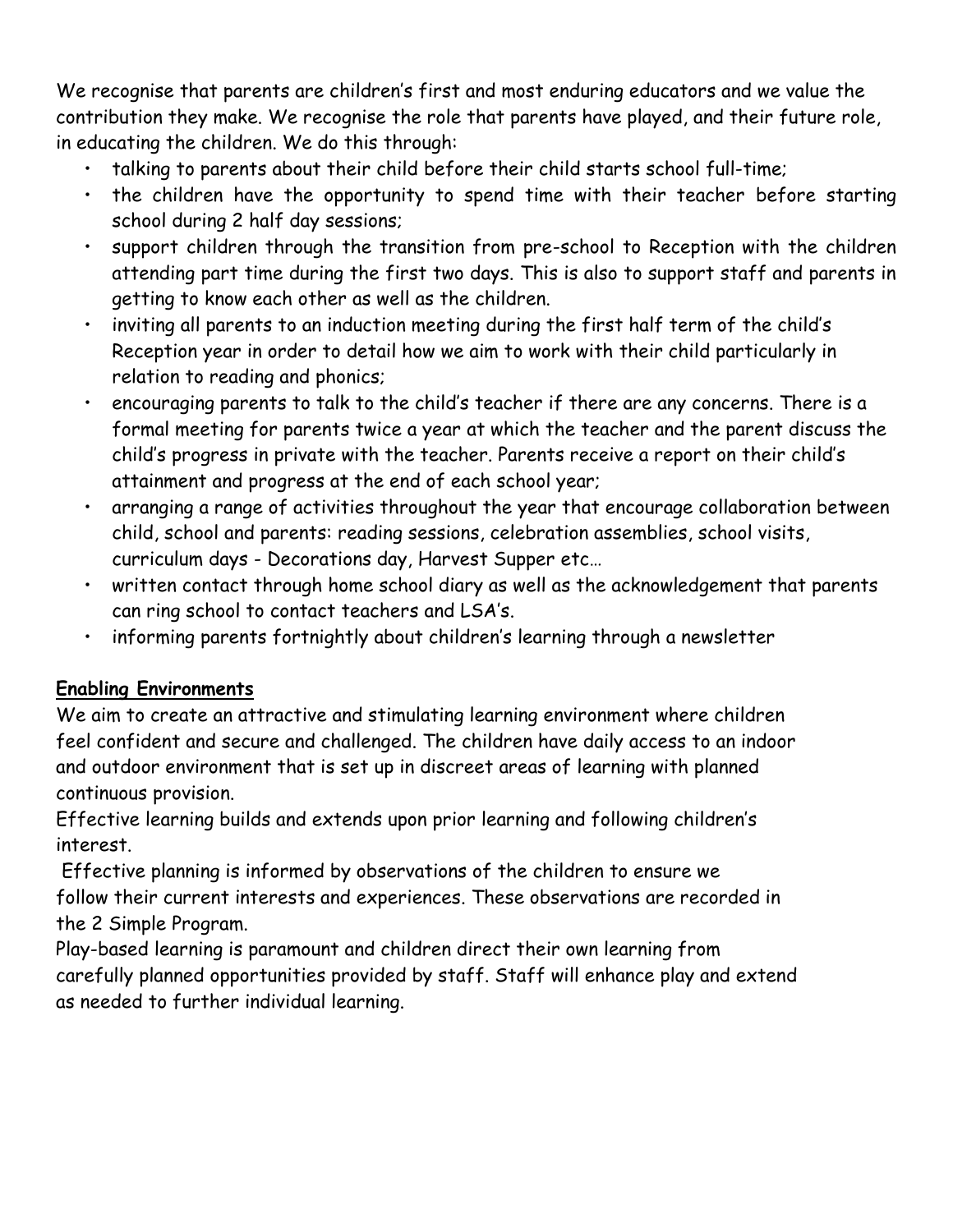# **Learning and Development**

Teachers and teaching assistants provide the curriculum in the reception classes of up to a class size of 17 children.

# **Curriculum in Early Years Foundation Stage**

There are seven areas of learning and development, of which three are "prime areas," and four are "specific areas."

The prime areas are:

- Communication and language
- Physical development
- Personal, social and emotional development.

The specific areas are:

- Literacy
- Mathematics
- Understanding of the world
- Expressive arts and design

Planning and guided children's activities will reflect the different ways in which children learn and put these areas into practice. At Kilby St. Mary's Primary School we support children in using the three characteristics of effective teaching and learning. These are;

- **Playing and Exploring**  children investigate and experience things, and 'have a go';
- **Active Learning**  children concentrate on both enjoying their achievements and keeping on trying if they encounter difficulties.
- **Creating and Thinking Critically**  children develop and link their own ideas, and formulate strategies for doing things. (Taken from statutory framework for the EYFS 2012)

The characteristics of effective learning describe factors which play a central role in a child's learning, helping the child become an effective learner. They are vital elements of support for the transition process from EYFS to Year 1. The characteristics of learning run through and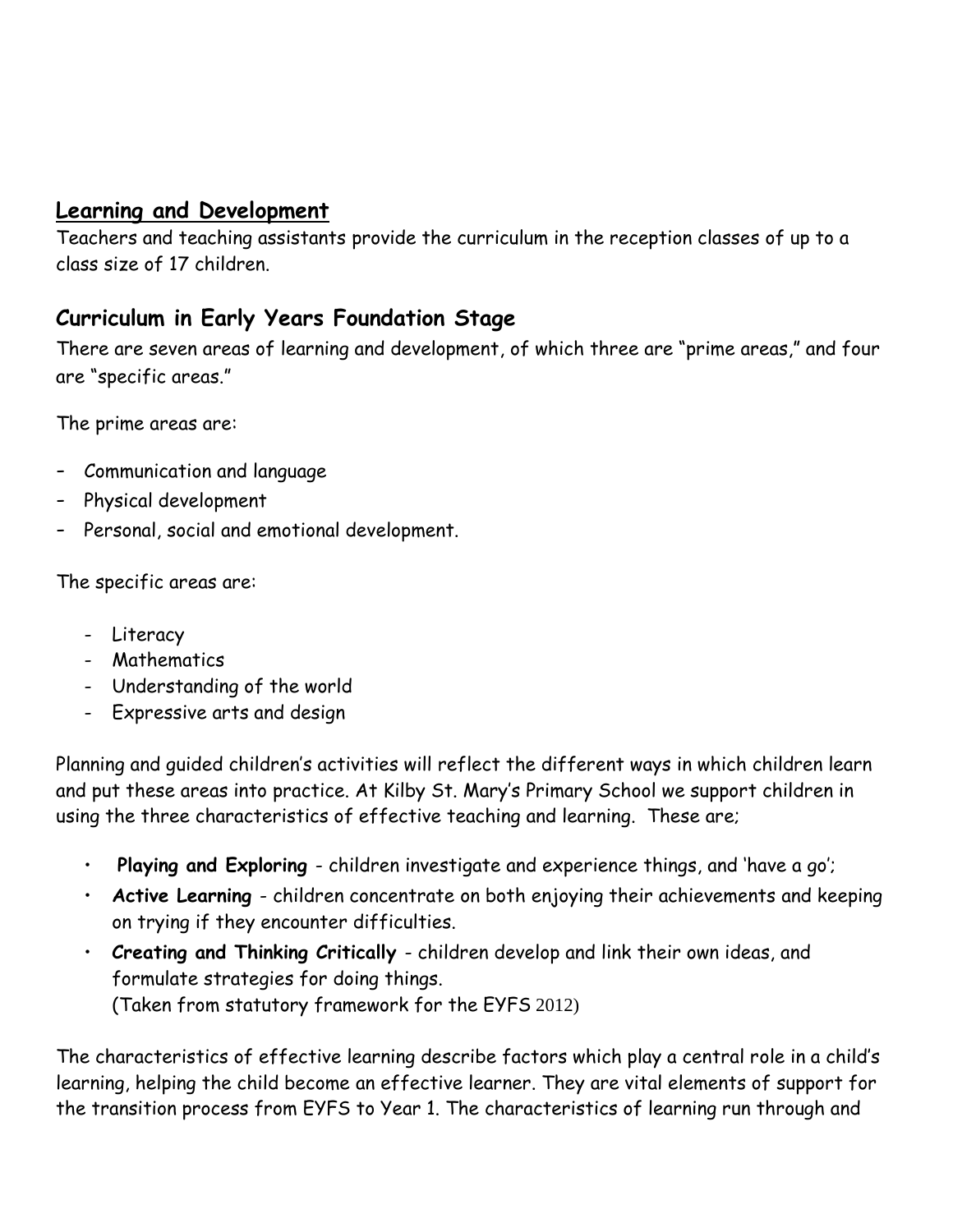underpin all seven areas of learning and development, representing processes rather than outcomes. Information describing the child's characteristics of effective learning will provide Year 1 teachers with vital background and context when considering the child's next stage of development and future learning needs.

The objectives within the EYFS handbook provide the basis for planning throughout the foundation stage. Medium-term plans are topic based and identify the intended learning outcomes for children during this period. In addition, indoor/outdoor independent learning and adult-directed planning are completed on a weekly and daily basis, highlighting the objectives for the week and the activities that children will take part in to achieve these objectives. The school makes use of learning activities outside the classroom, where a planned programme of appropriate activities takes place at all times of year.

Through careful assessments and observations, including information provided by parents and other settings, children's development levels are assessed. The balance will shift towards a more equal focus on all areas of learning as children grow in confidence and ability within the three prime areas. However, if a child's progress in any prime area gives cause for concern, staff will discuss this with the child's parents and/or carers and agree how to support the child. This may also include a discussion with the SEN Co-ordinator in order to access Special Educational Needs support.

#### At Kilby St. Mary's Primary School:

"Each area of learning and development is implemented through planned, purposeful play and through a mix of adult-led, child 'To do' and child-initiated activity. Play is used as an essential part of children's development, building their confidence as they learn to explore, to think about problems, and relate to others. Children learn by leading their own play, and by taking part in play which is guided by adults. There is an ongoing judgement to be made by practitioners about the balance between activities led by children, and activities led or guided by adults. Practitioners must respond to each child's emerging needs and interests, guiding their development through warm, positive interaction. As children grow older, and as their development allows, it is expected that the balance will gradually shift towards more activities led by adults, to help children prepare for more formal learning, ready for Year 1." (Statutory Framework for EYFS 2012)

Religious Education is also taught in the reception classes in accordance with our Leicestershire guidelines.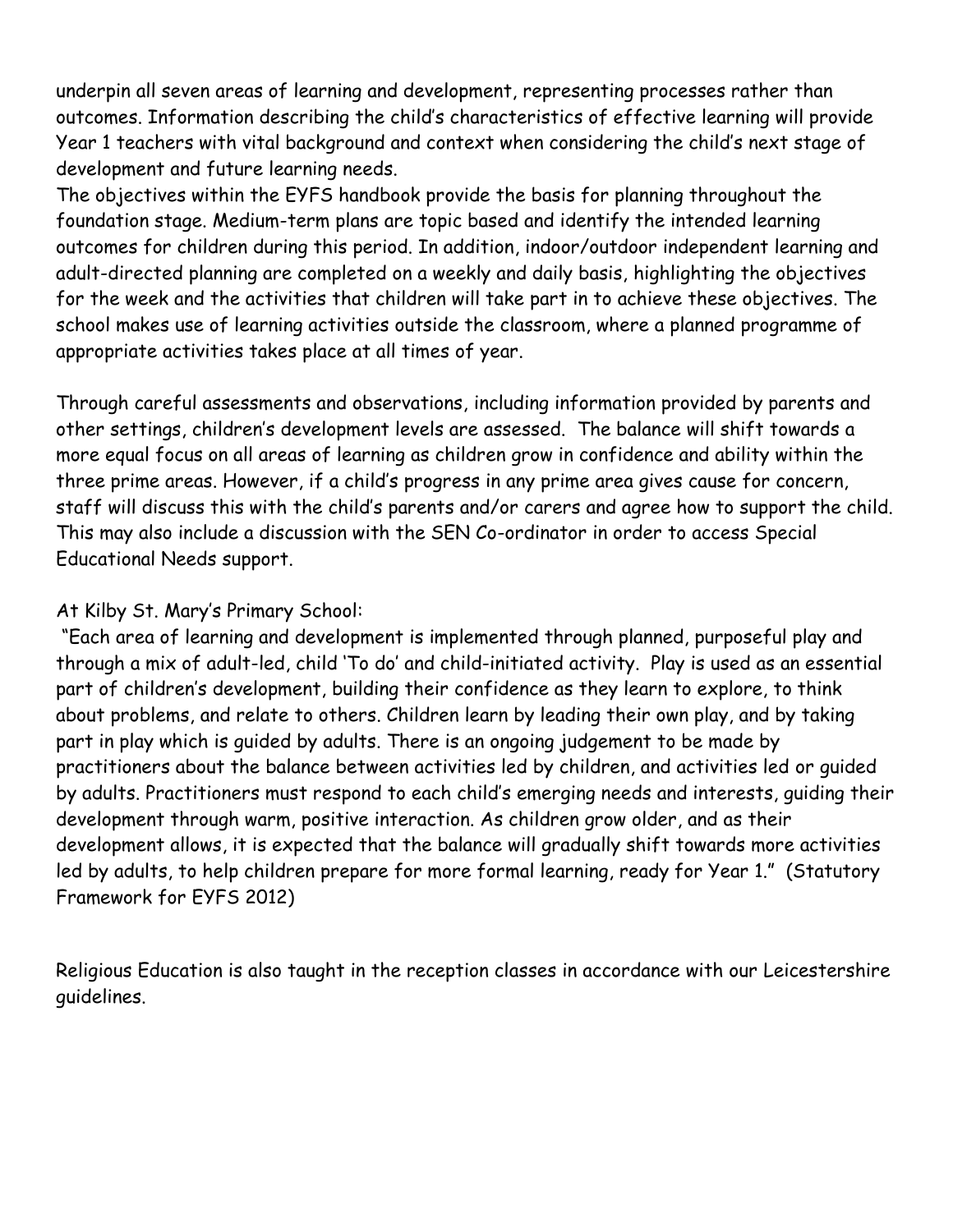# **Assessment**

Assessment within Early Years Foundation Stage is an important and valuable tool which helps teachers to identify the needs of individual children and groups of learners in order to plan the next steps of their learning.

#### **Assessment in Early Years Foundation Stage:**

We use the Early Years Foundation Stage handbook. This is a nationally employed assessment tool which outlines the objectives within each of the seven areas of learning. This document is a vital tool when planning for and assessing children's progress and attainment. This is done by reference to the appropriate statements in Development Matters, which lists all the age appropriate objectives within each of the seven areas of learning. Tracking pupil progress informs planning and next steps for individual children, identifying those who are performing at the expected level, those who are below and those who are above the expected level each term. Assessment in Early Years Foundation Stage takes the form of observations of child-initiated activities at school, evidence from home and evidence gathered from teacher-directed tasks.

#### **Baseline Assessments:**

In order to measure children's progress, during the first few weeks in Reception the teacher assesses the ability of each child on entry. A brief initial assessment of their knowledge of number and sounds is followed by a baseline assessment of the seven learning areas through well thought out learning opportunities and observations. Baseline observations are informed by the document 'Individual Child Profile: Development Matters in the Early Years Foundation Stage (EYFS)'. These baseline assessments are completed as soon as possible and no later than the end of the first half term for each child.

Baseline assessments allow us to identify patterns of attainment within the cohort and to plan for individual children and groups of children. We use this information to inform planning and to set targets for the children.

#### **Observations and Continuous Assessment in EYFS:**

Throughout the year we plan for a range of learning and assessment opportunities. Through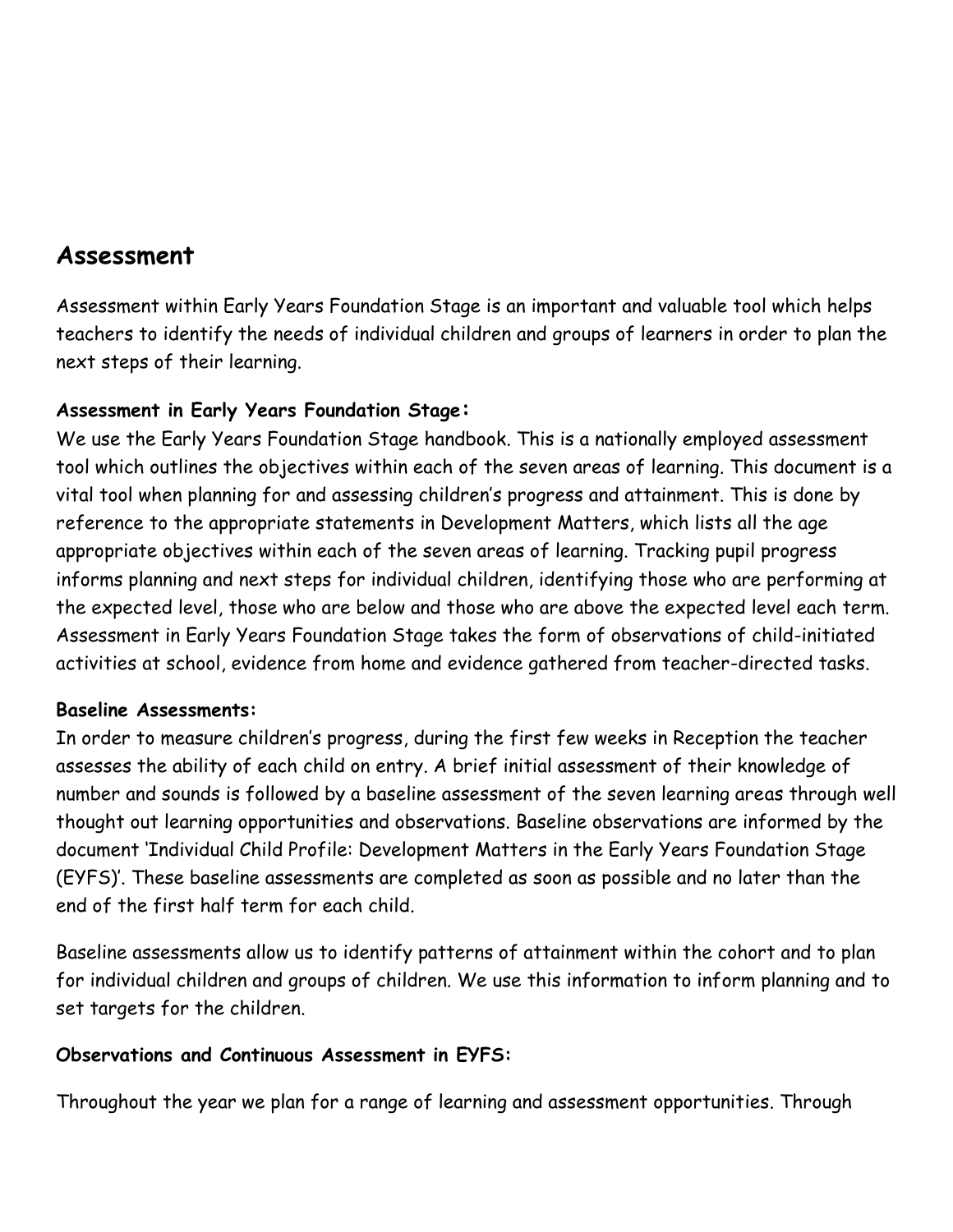observations and collecting of evidence we are able to establish which objectives and Early Learning Goals each individual child has achieved. We are then able to monitor both progress and attainment.

Pupil Profiles: We use Development Matters in the Early Years Foundation Stage (EYFS) and update tracker grids. We keep records of children's learning journeys through 2BuildAProfile and from our evidence and observations we are able to plan for next steps in each child's learning journey. The teacher keeps records for each child, and examples of each child's work, showing developmental stages and progression. We share and discuss observations about children during parents and carers meetings.

Ensuring Quality Data - Moderation:

In order to ensure quality assessment, Reception teachers work together with all members of staff through internal moderation with the Headteacher. Training by the borough, and external moderation are important parts of this process.

The borough holds one moderation meeting to which practitioners are asked to bring along work samples to be moderated before end of year data is finally submitted to the borough. In addition to this, an external moderation may be undertaken by the borough, occurring every three years.

After all data is collected and moderated, these assessments are analysed by the borough. All information and assessments are passed on to the child's next teacher who uses this information to plans for the year ahead. We share this information at the end of the year with parents when they receive their child's report.

#### **Equal Opportunities**

All members of the school are treated as individuals. We aim to meet the needs of all, taking account of gender, ability, ethnicity, culture, religion, language, sexual orientation, age, special educational needs, disability, and social circumstances. All staff are aware of the need for the curriculum to reflect cultural diversity and the need to prepare pupils for life in a diverse and multi-faith society.

#### **Health and Safety**

At Kilby St.Mary's Primary School, there are clear procedures for assessing risk (see Whole School Risk Assessment Policy) which includes procedures for keeping children safe during outings and for any aspects of the environment or provision that may require a further risk assessment. In addition to this, an annual risk assessment is conducted of the EYFS (see EYFS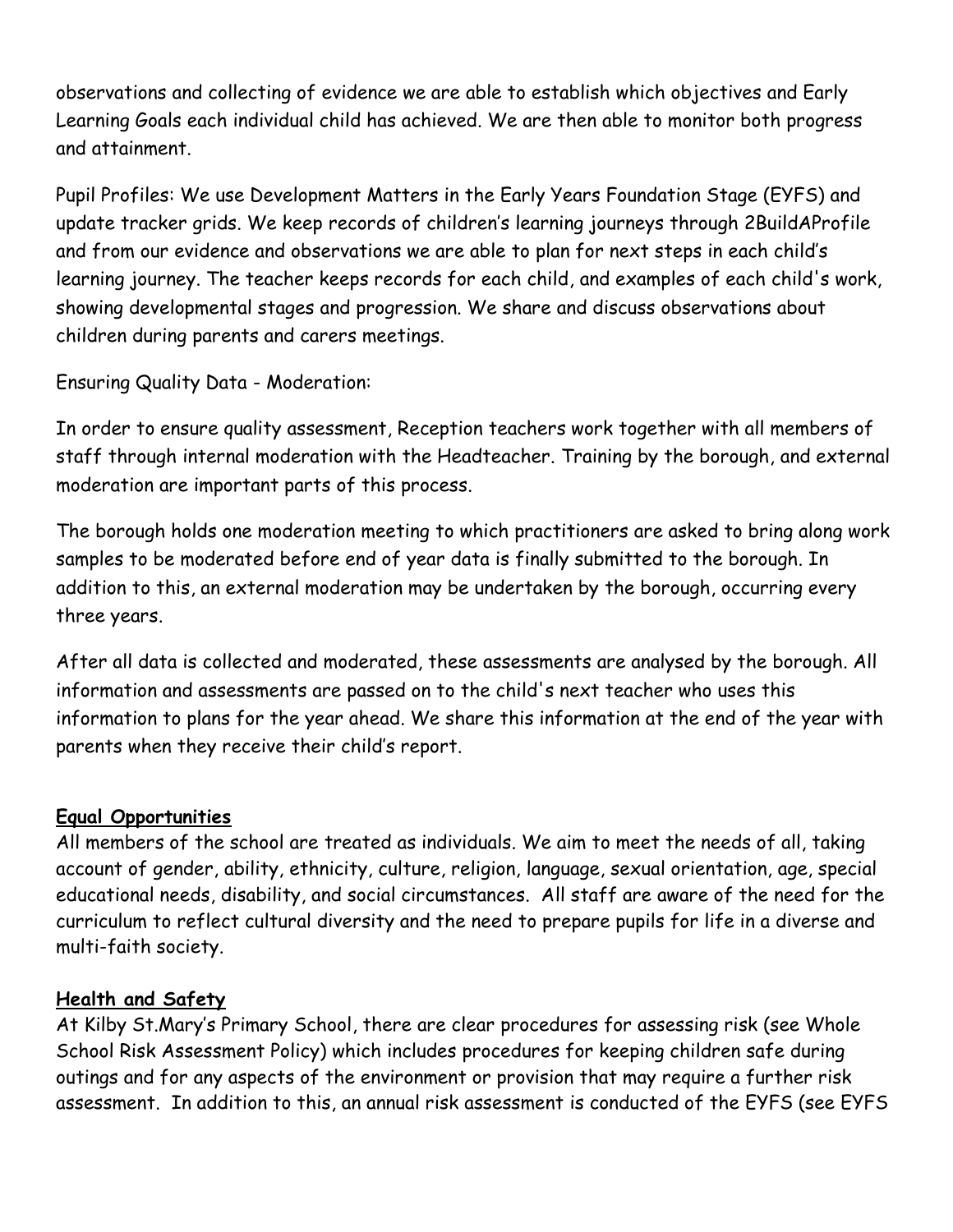Risk Assessment) and in the staff handbook, safeguarding and child protection polices, there is detailed information and procedures to ensure the safety of the children. The EYFS Risk Assessment must be read in conjunction with other relevant whole school polices (see EYFS Risk Assessment)

In line with the EYFS statutory framework 2018, at Kilby St. Mary's Primary School we undertake;

- A whole school medicines policy specifying that there are systems in place to ensure that medicines and the systems for obtaining information about a child's needs for medication are kept up to date. Medicines will not be administered unless they have been prescribed by a doctor, dentist, nurse or pharmacist. Training is provided for staff where the administration of medicine requires medical or technical knowledge. Medicines (both prescription and non-prescription) are only administered to a child where written permission for that particular medicine has been obtained from the child's parent and/or carer." At Kilby St Mary's Primary School a written record is kept each time a medicine is administered to a child and informs the child's parents and/or carers on the same day." (Statutory framework for EYFS 2018)
- Fresh drinking water is available at all times
- Children's' dietary needs are recorded and acted upon when required
- Each class receives a healthy snack (fruit) daily
- A first aid box is accessible at all times and a record of accidents and injuries is kept (see accident and injury policy). All Teaching staff and assistants are first aid trained.
- A health and safety policy and procedures which cover identifying, reporting and dealing with accidents, hazards and faulty equipment.
- A fire and emergency evacuation procedure and policy
- A safeguarding policy stating on how cameras are to be used and stored securely whilst children are in the setting. Cameras that are used in school must not be used for staff own personal use. There is one mobile phone in class in order to meet the welfare requirements of a child that may need urgent medical attention.
- Appropriate clothing: Staff are expected to wear clothing that makes it easy for them to get to a child's level and play and engage with children at floor level.

# **Transition**

# **From Pre-school /Feeder settings**

During the summer term prior to a child's entry into the Reception year, the following procedures have been put into place to ensure successful transition

• Parents are invited to an interview to ensure that they know about school procedures and to raise any concerns that they may have.